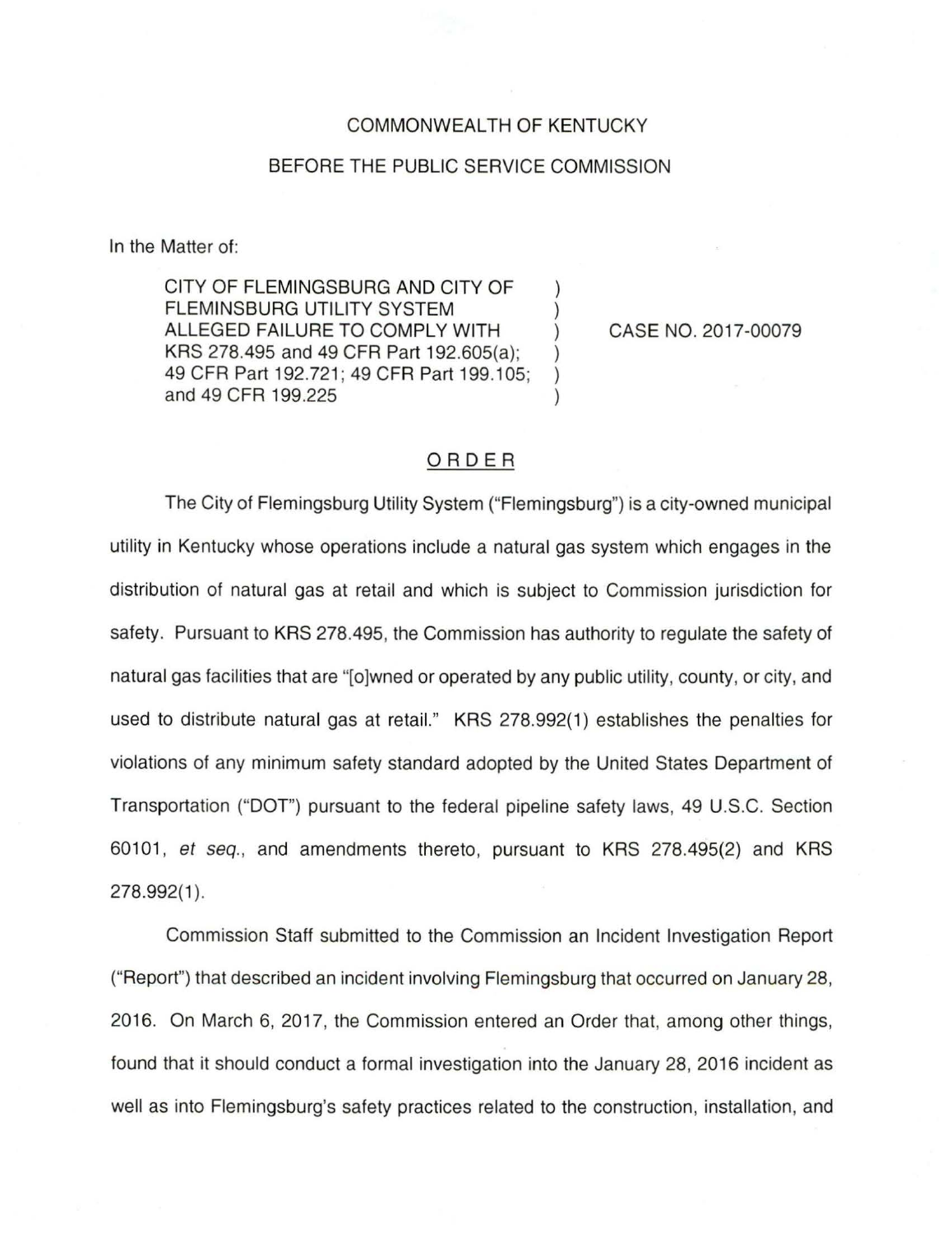repair of natural gas facilities.<sup>1</sup> The Commission ordered that a written response to the allegations contained in the Report as well as certain other information be submitted to the Commission within 20 days of the date of the Order. 2 The Commission also ordered that any request for an informal conference with Commission Staff be set forth in writing and filed with the Commission within 20 days of the date of the Order.<sup>3</sup> The March 6, 2017 Order was served by mailing a paper version of the Order to the address for Flemingsburg on file with the Commission and also as an attachment to an electronic mail message to the electronic mail address for Flemingsburg on file with the Commission.

On April 24, 2017, Flemingsburg submitted the Response to the March 6, 2017 Order along with a Motion for Enlargement of Time ("Motion") for submitting its response, and a Request for an Informal Conference ("Request"). In support of its Motion, Flemingsburg stated that it has attempted for several years to get the Commission to correct the mailing address for Flemingsburg.<sup>4</sup> The paper version of the Order was mailed to an incorrect address, and Flemingsburg did not have notice of the March 6, 2017 Order until a member of Commission Staff telephoned the Utilities Director for Flemingsburg on March 31, 2017.<sup>5</sup> Flemingsburg acknowledges that it received an electronic version of the Order, but it states that the electronic mail message containing the electronic version of the Order went into a junk-mail folder. 6

<sup>3</sup>*/d.* at 6.

- <sup>4</sup>Response (filed Apr. 24, 2017) at 1.
- s */d.* at 1 and 2.
- <sup>6</sup>*/d.*

<sup>1</sup>Order (Ky. PSC Mar. 6, 2017) at 4.

<sup>2</sup>*!d.* at 5.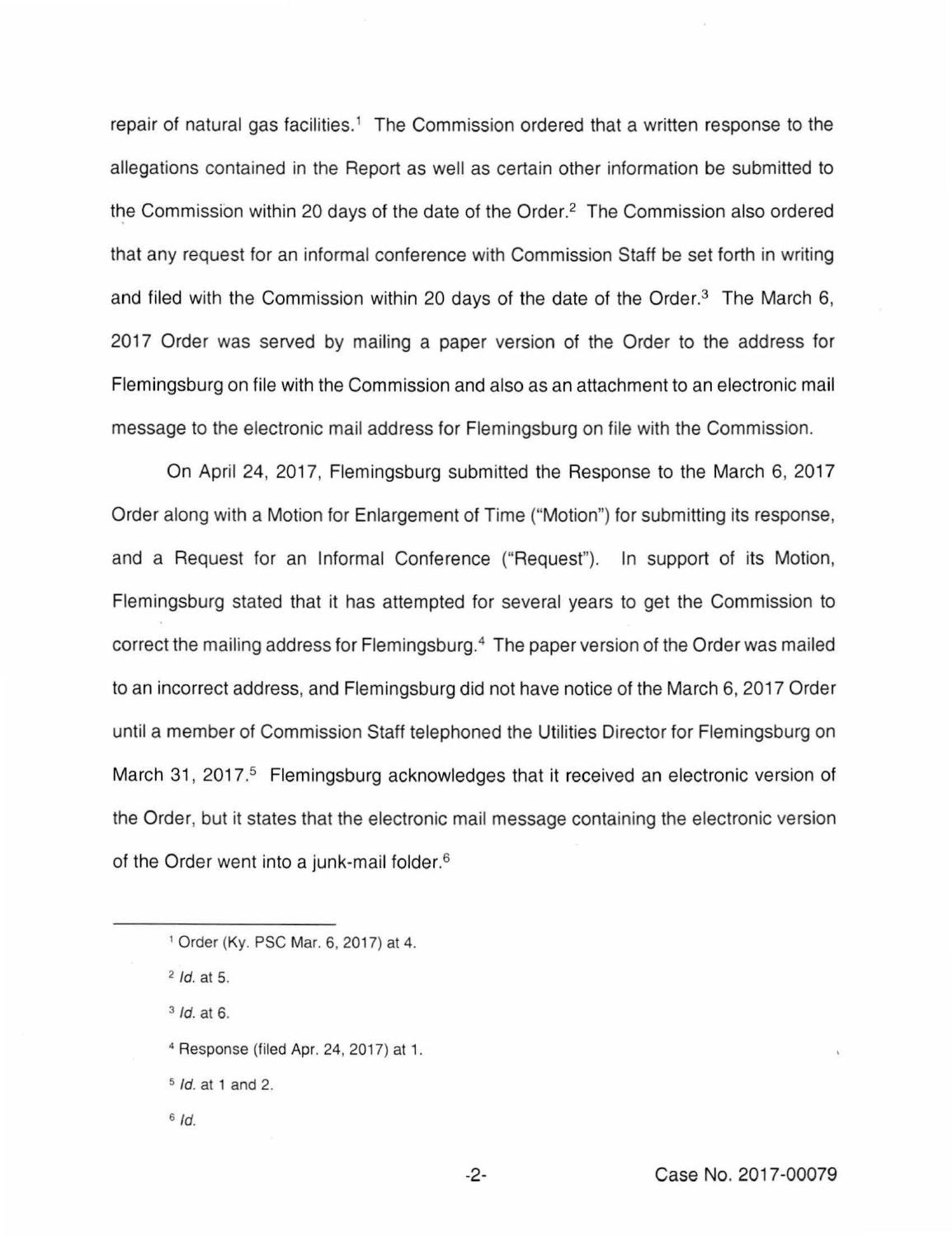The Commission finds that Flemingsburg's Motion demonstrates good cause for enlarging the time for the filing of the Response and Request. The Commission further finds, after reviewing the Response and Request, that an informal conference with Commission Staff should be scheduled. We find that Flemingsburg should be permitted to participate in the informal conference by telephone.

The Commission, having considered the Motion and Request and finding good cause, HEREBY ORDERS that:

1. Flemingsburg's Motion for an Enlargement of Time is granted, and the Response is accepted for filing as of April 24, 2017.

2. Flemingsburg's Request for an Informal Conference is granted, and an informal conference with Commission Staff is scheduled for May 30, 2017, at 1:00 p.m. Eastern Daylight Time, at the Commission's offices at 211 Sower Boulevard, Frankfort, Kentucky. Commission Staff will contact counsel for Flemingsburg and provide instructions for participation by telephone.

By the Commission

ENTERED **MAY 24 2017** KY PUBLIC KENTOL COMMISSION

**TTEST:** entheres ecutive Direc

Case No. 2017-00079